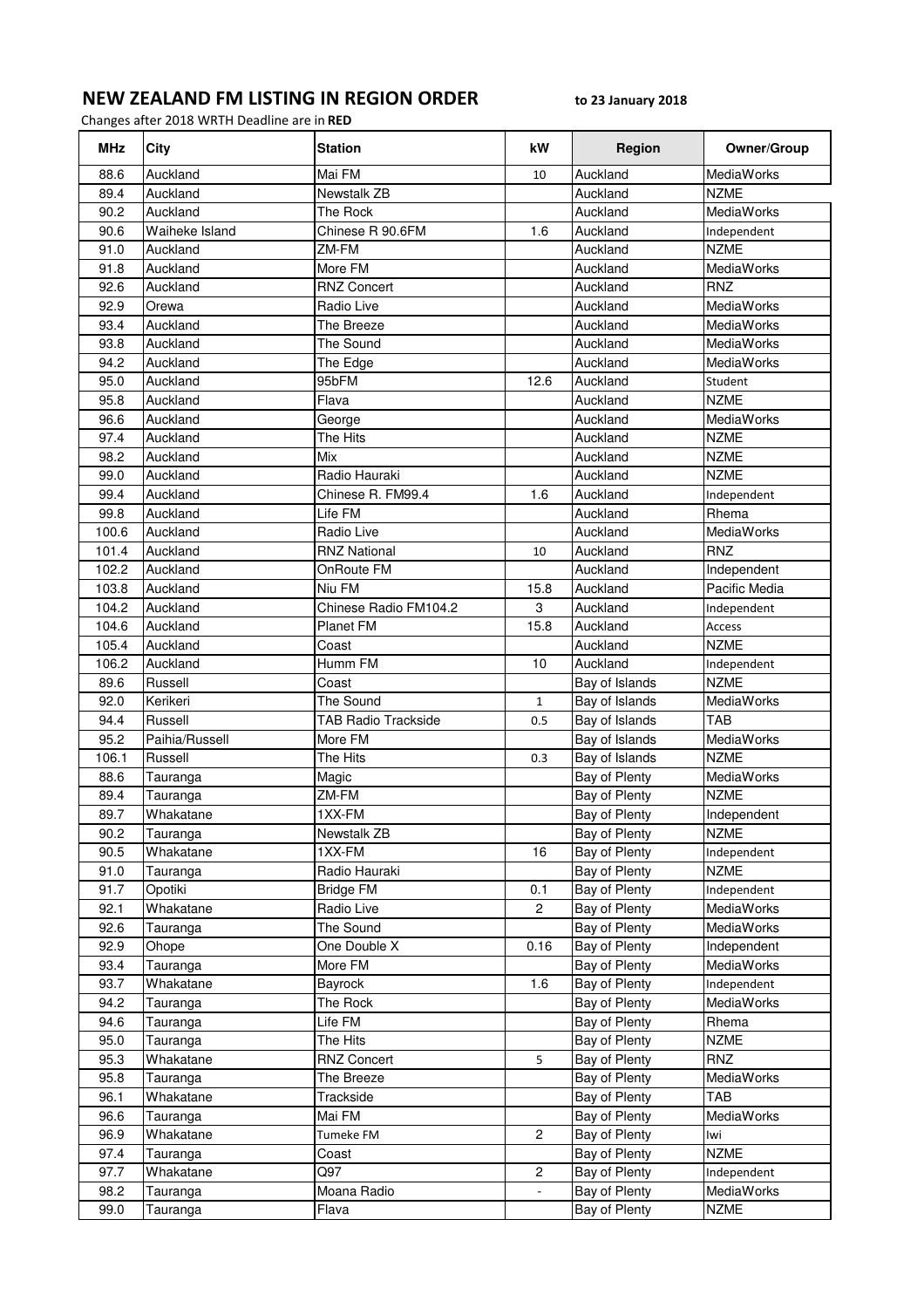| 99.3         | Ohope Beach                      | Q97                     | 0.16           | Bay of Plenty | Independent                |
|--------------|----------------------------------|-------------------------|----------------|---------------|----------------------------|
| 99.8         | Tauranga                         | The Edge                |                | Bay of Plenty | MediaWorks                 |
| 100.1        | Ohope Beach                      | Bayrock                 | 0.1            | Bay of Plenty | Independent                |
| 100.6        | Tauranga                         | Radio Live              |                | Bay of Plenty | MediaWorks                 |
| 101.7        | Whakatane                        | <b>RNZ National</b>     | 5              | Bay of Plenty | <b>RNZ</b>                 |
| 104.1        | Whakatane                        | The Edge                | 1.6            | Bay of Plenty | MediaWorks                 |
| 104.6        | Tauranga                         | Rhema                   | 4              | Bay of Plenty | Rhema                      |
| 104.9        | Whakatane                        | Life FM                 |                | Bay of Plenty | Rhema                      |
| 105.7        | Whakatane                        | The Sound               | 1.6            | Bay of Plenty | MediaWorks                 |
| 106.5        | Whakatane                        | Sun FM                  | 1.6            | Bay of Plenty | lwi                        |
| 107.4        | Tauranga                         | George                  |                | Bay of Plenty | MediaWorks                 |
| 87.6         | Christchurch                     | Star                    |                | Canterbury    | Rhema                      |
| 88.0         | Christchurch                     | Flava                   |                | Canterbury    | <b>NZME</b>                |
| 88.9         | Christchurch                     | The Edge                |                | Canterbury    | MediaWorks                 |
| 89.3         | Ashburton                        | The Hits                |                | Canterbury    | <b>NZME</b>                |
| 89.7         | Christchurch                     | <b>RNZ Concert</b>      |                | Canterbury    | RNZ                        |
| 90.1         | Christchurch                     | Coast                   |                | Canterbury    | <b>NZME</b>                |
| 90.3         | Akaroa                           | Akaroa Radio            | 0.3            | Canterbury    | Independent                |
| 90.5         | Christchurch                     | Tahu FM                 | 15.8           | Canterbury    | Iwi                        |
| 90.9         | Christchurch (Southshore)        | ZM-FM                   |                | Canterbury    | <b>NZME</b>                |
| 91.1         | Akaroa                           | Akaroa Radio            | 0.3            | Canterbury    | Independent                |
| 91.3         | Christchurch                     | ZM-FM                   |                | Canterbury    | <b>NZME</b>                |
| 91.7         | Christchurch (Southshore)        | Mix                     |                | Canterbury    | <b>NZME</b>                |
| 91.7         | Ashburton                        | Life FM                 |                | Canterbury    | Rhema                      |
| 92.1         | Christchurch                     | More FM                 | 80             | Canterbury    | MediaWorks                 |
| 92.5         | Ashburton                        | Hokonui                 | 8              | Canterbury    | <b>NZME</b>                |
| 92.9         | Christchurch                     | The Sound               |                | Canterbury    | MediaWorks                 |
| 93.3         | Christchurch (Southshore)        | Flava                   |                | Canterbury    | <b>NZME</b>                |
| 93.3         | Ashburton                        |                         |                | Canterbury    | MediaWorks                 |
| 93.7         |                                  | The Edge<br>The Rock    |                |               | MediaWorks                 |
| 94.1         | Christchurch<br>Mt Hutt Skifield | Mt Hutt R. Ski          | 80             | Canterbury    |                            |
|              |                                  |                         | 0.16           | Canterbury    | Independent                |
| 94.5         | Christchurch                     | The Breeze              |                | Canterbury    | MediaWorks                 |
| 94.9         | Christchurch                     | More FM                 |                | Canterbury    | MediaWorks                 |
| 95.1         | Akaroa                           | <b>RNZ Concert</b>      |                | Canterbury    | <b>RNZ</b>                 |
| 95.3         | Christchurch                     | Mai FM                  | 31.6           | Canterbury    | MediaWorks<br>MediaWorks   |
| 95.7         | Ashburton                        | The Sound               |                | Canterbury    |                            |
| 95.9         | Akaroa                           | <b>XS80s</b>            |                | Canterbury    | Port FM                    |
| 96.1         | Christchurch                     | <b>EMBR 96.1</b>        | 15.8           | Canterbury    | Independent                |
| 96.5         | Christchurch (Southshore)        | The Hits                |                | Canterbury    | <b>NZME</b><br><b>NZME</b> |
| 96.5         | Ashburton                        | Hokonui                 | 0.16           | Canterbury    |                            |
| 96.9         | Christchurch                     | Plains FM               | 3.5            | Canterbury    | Access                     |
| 97.3         | Ashburton                        | The Rock                |                | Canterbury    | MediaWorks                 |
| 97.7         | Christchurch                     | The Hits                |                | Canterbury    | <b>NZME</b>                |
| 98.1         | Ashburton                        | Newstalk ZB             |                | Canterbury    | <b>NZME</b>                |
| 98.5         | Christchurch                     | <b>RDU 98.5FM</b>       | 1.6            | Canterbury    | Student                    |
| 98.9<br>99.1 | Ashburton                        | Port FM<br>More FM      | 0.16           | Canterbury    | Port FM                    |
|              | Akaroa                           |                         |                | Canterbury    | MediaWorks                 |
| 99.3         | Christchurch                     | Radio Live              |                | Canterbury    | MediaWorks                 |
| 99.7         | Ashburton                        | <b>Brian FM</b>         | $\blacksquare$ | Canterbury    | Independent                |
| 99.7         | Christchurch (Southshore)        | <b>RNZ Concert</b>      |                | Canterbury    | RNZ                        |
| 100.1        | Christchurch                     | Newstalk ZB             |                | Canterbury    | <b>NZME</b>                |
| 100.5        | Christchurch                     | Sea FM (FPI)            | 0.9            | Canterbury    | Independent                |
| 100.9        | Christchurch                     | Voice of the South Pole | 5              | Canterbury    | Independent                |
| 101.3        | Ashburton                        | <b>RNZ National</b>     | 8              | Canterbury    | <b>RNZ</b>                 |
| 101.7        | Christchurch                     | <b>RNZ National</b>     | 15.8           | Canterbury    | <b>RNZ</b>                 |
| 103.7        | Ashburton                        | Magic                   | 0.1            | Canterbury    | MediaWorks                 |
| 104.1        | Christchurch                     | Niu FM                  | 15.8           | Canterbury    | Pacific Media              |
| 105.7        | Christchurch                     | Pulzar FM               | 5              | Canterbury    | Independent                |
| 106.1        | Ashburton                        | Port FM                 | 0.1            | Canterbury    | Port FM                    |
| 106.5        | Christchurch                     | Radio Hauraki           | 16             | Canterbury    | <b>NZME</b>                |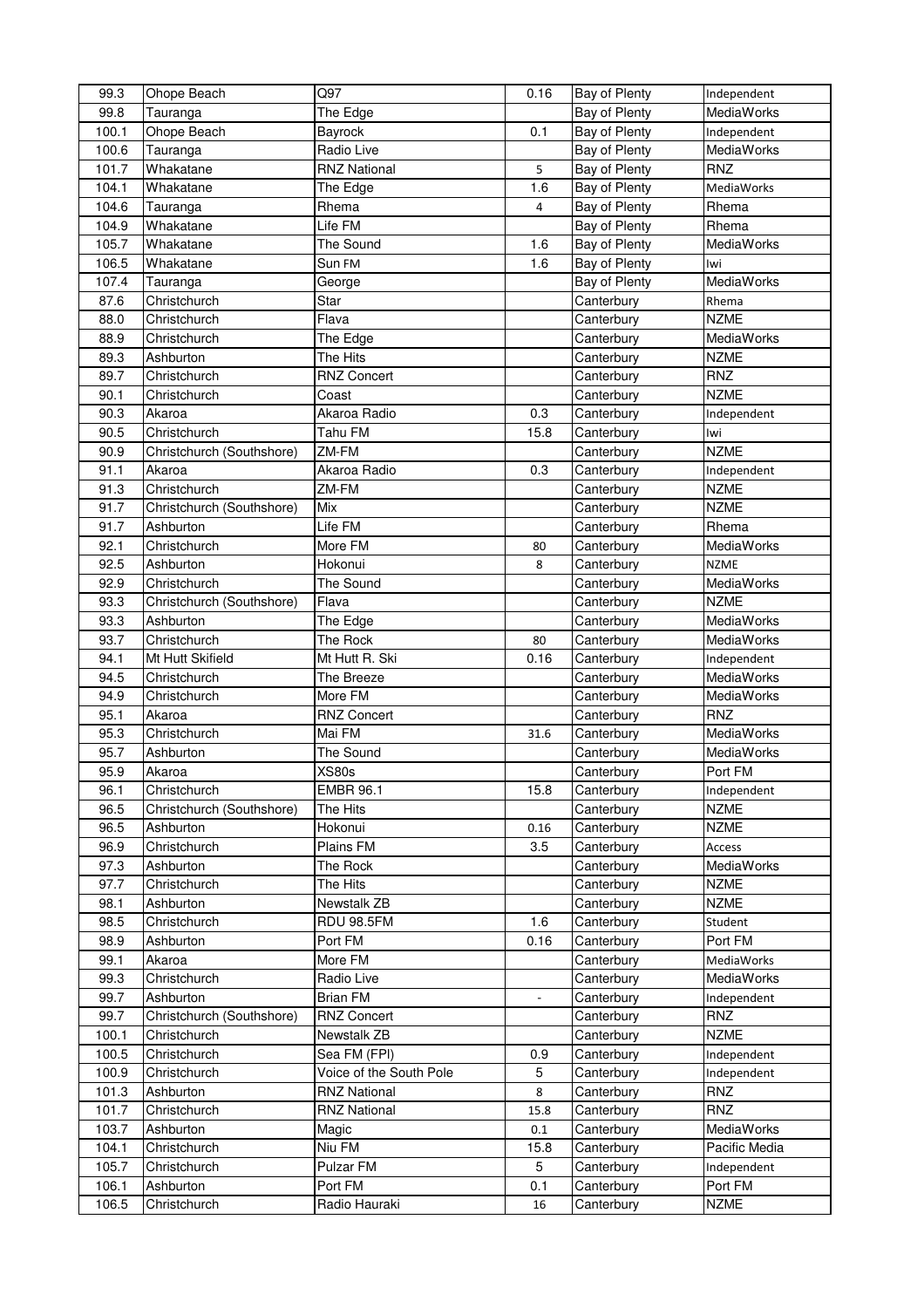| 106.9          | Christchurch          | George                                                |                          | Canterbury                     | MediaWorks                |
|----------------|-----------------------|-------------------------------------------------------|--------------------------|--------------------------------|---------------------------|
| 107.3          | Southern Christchurch | <b>XS80s</b>                                          |                          | Canterbury                     | Port FM                   |
| 87.7           | Wanaka                | Star                                                  |                          | Central Otago                  | Rhema                     |
| 88.7           | Alexandra             | The Edge                                              |                          | Central Otago                  | MediaWorks                |
| 88.8           | Queenstown            | ZM-FM                                                 |                          | Central Otago                  | <b>NZME</b>               |
| 89.0           | Wanaka                | Rhema                                                 |                          | Central Otago                  | Rhema                     |
| 89.2           | Glenorchy             | <b>Glenorchy Country Radio</b>                        | 0.3                      | Central Otago                  | Independent               |
| 89.6           | Queenstown            | <b>Newstalk ZB</b>                                    |                          | Central Otago                  | <b>NZME</b>               |
| 89.8           | Wanaka                | The Rock                                              |                          | Central Otago                  | MediaWorks                |
| 90.3           | Alexandra             | More FM                                               |                          | Central Otago                  | MediaWorks                |
| 90.4           | Queenstown            | The Hits                                              | 0.8                      | Central Otago                  | <b>NZME</b>               |
| 90.4           | Te Anau               | The Hits                                              | 1.6                      | Central Otago                  | <b>NZME</b>               |
| 90.6           | Wanaka                | Newstalk ZB                                           |                          | Central Otago                  | <b>NZME</b>               |
| 91.2           | Queenstown            | Radio Live                                            |                          | Central Otago                  | MediaWorks                |
| 91.9           | Alexandra             | Local R.Central                                       | 0.8                      | Central Otago                  | Independent               |
| 91.9           | Cromwell              | Local R.Central                                       | 0.1                      | Central Otago                  | Independent               |
| 92.0           | Queenstown            | More FM                                               | $\overline{2}$           | Central Otago                  | MediaWorks                |
| 92.2           | Wanaka                | R.Wanaka                                              | 0.5                      | Central Otago                  | Independent               |
| 93.5           | Alexandra             | The Sound                                             |                          | Central Otago                  | MediaWorks                |
| 93.6           | Queenstown            | <b>TAB Radio Trackside</b>                            | 0.8                      | Central Otago                  | <b>TAB</b>                |
| 93.8           | Wanaka                | The Sound                                             |                          | Central Otago                  | MediaWorks                |
| 94.3           | Roxburgh              | Local R.Central                                       | 0.02                     | Central Otago                  | Independent               |
| 94.3           | Cromwell              | More FM                                               |                          | Central Otago                  | MediaWorks                |
| 94.4           | Queenstown            | Rhema                                                 |                          | Central Otago                  | Rhema                     |
| 94.6           | Wanaka                | Coast                                                 | 0.5                      | Central Otago                  | <b>NZME</b>               |
| 95.1           | Alexandra             | Newstalk ZB                                           |                          | Central Otago                  | <b>NZME</b>               |
| 95.2           | Queenstown            | The Edge                                              |                          | Central Otago                  | MediaWorks                |
| 95.4           | Wanaka                | <b>RNZ Concert</b>                                    | 0.5                      | Central Otago                  | <b>RNZ</b>                |
| 95.9           | Alexandra             | Radio Live                                            |                          | Central Otago                  | MediaWorks                |
| 96.2           |                       | The Hits                                              |                          |                                | <b>NZME</b>               |
| 96.7           | Wanaka<br>Alexandra   | The Breeze                                            |                          | Central Otago                  | MediaWorks                |
| 96.8           | Queenstown            |                                                       |                          | Central Otago<br>Central Otago | <b>MediaWorks</b>         |
| 97.0           | Wanaka                | George<br>Radio Wanaka                                |                          |                                |                           |
| 97.5           | Alexandra             | <b>RNZ Concert</b>                                    |                          | Central Otago                  | Independent<br><b>RNZ</b> |
|                |                       | The Sound                                             |                          | Central Otago<br>Central Otago | MediaWorks                |
| 97.6<br>97.8   | Queenstown<br>Wanaka  | The Breeze                                            |                          |                                | MediaWorks                |
| 98.3           | Alexandra             | The Rock                                              |                          | Central Otago                  | MediaWorks                |
| 98.4           |                       |                                                       |                          | Central Otago<br>Central Otago | <b>RNZ</b>                |
| 98.6           | Queenstown            | <b>RNZ Concert</b>                                    | $\mathbf{1}$             |                                | MediaWorks                |
| 99.2           | Wanaka<br>Te Anau     | The Edge<br>The Basin                                 |                          | Central Otago<br>Central Otago |                           |
| 99.2           |                       | The Breeze                                            |                          |                                | Independent<br>MediaWorks |
| 99.4           | Queenstown<br>Wanaka  | More FM                                               |                          | Central Otago<br>Central Otago | MediaWorks                |
| 99.9           |                       | The Hits                                              |                          | Central Otago                  | <b>NZME</b>               |
|                | Alexandra             |                                                       |                          |                                |                           |
| 100.0<br>100.2 | Queenstown<br>Wanaka  | The Rock<br>ZM-FM                                     |                          | Central Otago<br>Central Otago | MediaWorks<br><b>NZME</b> |
|                |                       |                                                       |                          |                                |                           |
| 101.0<br>101.5 | Wanaka<br>Alexandra   | <b>RNZ National</b><br><b>RNZ National</b>            | 0.8                      | Central Otago<br>Central Otago | RNZ<br>RNZ                |
| 101.6          | Queenstown            | <b>RNZ National</b>                                   | 0.63                     | Central Otago                  | RNZ                       |
|                |                       |                                                       | 0.8                      |                                |                           |
| 103.4          | Wanaka                | <b>XS80s</b>                                          |                          | Central Otago                  | Port FM                   |
| 104.0<br>104.2 | Queenstown<br>Wanaka  | Magic<br>Roy                                          | 1.25                     | Central Otago<br>Central Otago | MediaWorks<br>Independent |
|                |                       | The Hawk                                              |                          |                                |                           |
| 104.3          | Ranfurly              |                                                       | 0.63                     | Central Otago                  | Independent<br><b>TAB</b> |
| 104.7          | Alexandra             | <b>TAB Trackside</b><br>$\overline{\mathsf{Life}}$ FM | 0.5                      | Central Otago                  |                           |
| 105.0          | Wanaka                |                                                       |                          | Central Otago                  | Rhema                     |
| 105.5          | Cromwell              | <b>Brian FM</b>                                       |                          | Central Otago                  | Independent               |
| 105.5          | Alexandra             | <b>Brian FM</b>                                       |                          | Central Otago                  | Independent               |
| 106.8          | Wanaka                | <b>TAB Trackside</b>                                  |                          | Central Otago                  | TAB                       |
| 107.0          | Queenstown            | Life FM                                               | $\overline{\phantom{a}}$ | Central Otago                  | Rhema                     |
| 89.0           | Waihi                 | The Rhythm                                            |                          | Coromandel                     | Independent               |
| 89.1           | Coromandel Town       | More FM                                               |                          | Coromandel                     | MediaWorks                |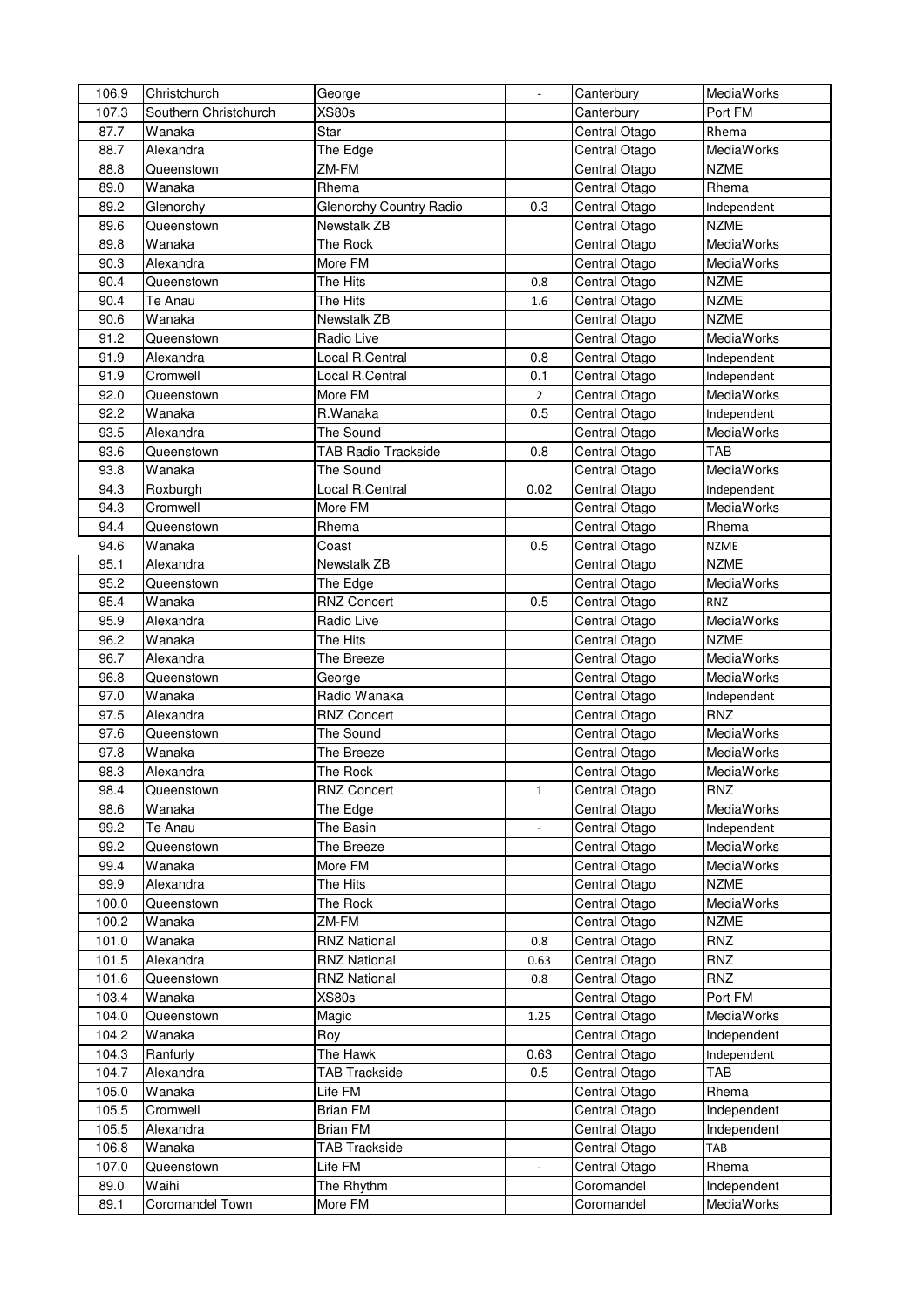| 89.9  | Whangamata          | More FM                    |                | Coromandel | MediaWorks        |
|-------|---------------------|----------------------------|----------------|------------|-------------------|
| 90.3  | Whitianga           | More FM                    |                | Coromandel | MediaWorks        |
| 90.6  | Waihi               | More FM                    |                | Coromandel | <b>MediaWorks</b> |
| 90.7  | Pauanui South       | The Breeze                 |                | Coromandel | MediaWorks        |
| 92.2  | Coromandel Town     | Nga Iwi FM                 | 0.2            | Coromandel | lwi               |
| 92.8  | Waihi               | Nga Iwi FM                 | 0.2            | Coromandel | lwi               |
| 93.1  | Whangamata          | The Edge                   |                | Coromandel | MediaWorks        |
| 93.2  | Paeroa              | More FM                    |                | Coromandel | MediaWorks        |
| 93.9  | Tairua/Pauanui      | More FM                    |                | Coromandel | MediaWorks        |
| 94.0  | Matarangi           | More FM                    |                | Coromandel | MediaWorks        |
| 94.6  | Station Rock GBI    | Aotea FM                   | 1              | Coromandel | Independent       |
| 95.1  | Whitianga           | To Be Advised              |                | Coromandel | TBA               |
| 96.4  | Waihi/Tokatea       | Gold FM                    | 0.1/0.1        | Coromandel | Independent       |
| 96.7  | Whitianga           | The Breeze                 |                | Coromandel | MediaWorks        |
| 97.2  | <b>Thames Coast</b> | More FM                    |                | Coromandel | MediaWorks        |
| 97.5  | Whitianga           | Classic Gold??             | 0.1            | Coromandel | Independent       |
| 97.9  | Whangamata          | Coast                      | 0.3            | Coromandel | Independent       |
| 99.1  | Whitianga           | Gold FM                    | 0.1            | Coromandel | Independent       |
| 99.4  | Waihi Beach         | Gold FM                    |                | Coromandel | Independent       |
| 99.5  | Whangamata          | The Breeze                 |                | Coromandel | MediaWorks        |
| 99.6  | Paeroa              | Ngati Iwi FM               | 0.1            | Coromandel | lwi               |
| 100.3 | Pauanui/Whangamata  | The Hits                   |                | Coromandel |                   |
| 104.0 | Port Fitzroy GBI    | Aotea FM                   | 0.8/0.1<br>0.1 | Coromandel | Independent       |
|       |                     |                            |                |            | Independent       |
| 104.2 | Waihi Beach         | More FM                    |                | Coromandel | MediaWorks        |
| 105.5 | Whitianga           | The Rock                   | 0.16           | Coromandel | MediaWorks        |
| 88.3  | Gisborne            | Coast                      |                | Eastland   | <b>NZME</b>       |
| 89.3  | Gisborne            | Mai FM                     |                | Eastland   | MediaWorks        |
| 90.1  | Gisborne            | More FM                    |                | Eastland   | MediaWorks        |
| 90.9  | Gisborne            | The Hits                   |                | Eastland   | <b>NZME</b>       |
| 91.7  | Gisborne            | Turanga FM                 | 0.8            | Eastland   | Iwi               |
| 92.5  | Gisborne            | Star                       |                | Eastland   | Rhema             |
|       |                     |                            |                |            |                   |
| 93.3  | Gisborne            | Turanga FM                 | 1.6            | Eastland   | Iwi               |
| 94.1  | Gisborne            | The Rock                   |                | Eastland   | MediaWorks        |
| 94.9  | Gisborne            | Radio Live                 |                | Eastland   | MediaWorks        |
| 95.7  | Gisborne            | Turanga FM                 | 0.8            | Eastland   | lwi               |
| 96.5  | Gisborne            | The Sound                  |                | Eastland   | MediaWorks        |
| 97.3  | Gisborne            | <b>RNZ Concert</b>         |                | Eastland   | <b>RNZ</b>        |
| 98.9  | Gisborne            | More FM                    | 0.8            | Eastland   | MediaWorks        |
| 98.9  | Wairoa              | More FM                    | 0.08           | Eastland   | <b>MediaWorks</b> |
| 99.7  | Gisborne            | The Edge                   |                | Eastland   | MediaWorks        |
| 100.5 | Gisborne            | Life FM                    |                | Eastland   | Rhema             |
| 101.3 | Gisborne            | <b>RNZ National</b>        | 0.8            | Eastland   | <b>RNZ</b>        |
| 103.7 | Gisborne            | Rhema                      | 0.8            | Eastland   | Rhema             |
| 105.3 | Gisborne            | Radio Hauraki              | 0.8            | Eastland   | <b>NZME</b>       |
| 106.1 | Gisborne            | Flava                      | 0.8            | Eastland   | <b>NZME</b>       |
| 107.4 | Gisborne            | ZM-FM                      |                | Eastland   | <b>NZME</b>       |
| 107.7 | Gisborne            | ZM-FM                      |                | Eastland   | <b>NZME</b>       |
| 90.0  | Kaikohe             | The Rock                   |                | Far North  | MediaWorks        |
| 91.6  | Kaitaia             | More FM                    |                | Far North  | MediaWorks        |
| 92.4  | Kaitaia             | <b>TAB Radio Trackside</b> | 16             | Far North  | TAB               |
| 93.2  | Kaitaia             | Radio Hauraki              |                | Far North  | <b>NZME</b>       |
| 94.0  | Kaitaia             | The Edge                   |                | Far North  | MediaWorks        |
| 96.4  | Kaitaia             | The Hits                   |                | Far North  | <b>NZME</b>       |
| 97.1  | Kaitaia             | Te Hiku 97.1 FM            | $\overline{4}$ | Far North  | Iwi               |
| 98.3  | Kaikohe             | Concert FM                 | 10             | Far North  | RNZ               |
| 99.9  | Kaikohe             | Rhema                      |                | Far North  | Rhema             |
| 100.3 | Kaitaia             | <b>RNZ Concert</b>         |                | Far North  | RNZ               |
| 101.1 | Kaitaia             | <b>RNZ National</b>        | 5              | Far North  | RNZ               |
| 101.5 | Kaikohe             | <b>RNZ National</b>        | 8              | Far North  | RNZ               |
| 103.5 | Kaitaia             | Life FM                    |                | Far North  | Rhema             |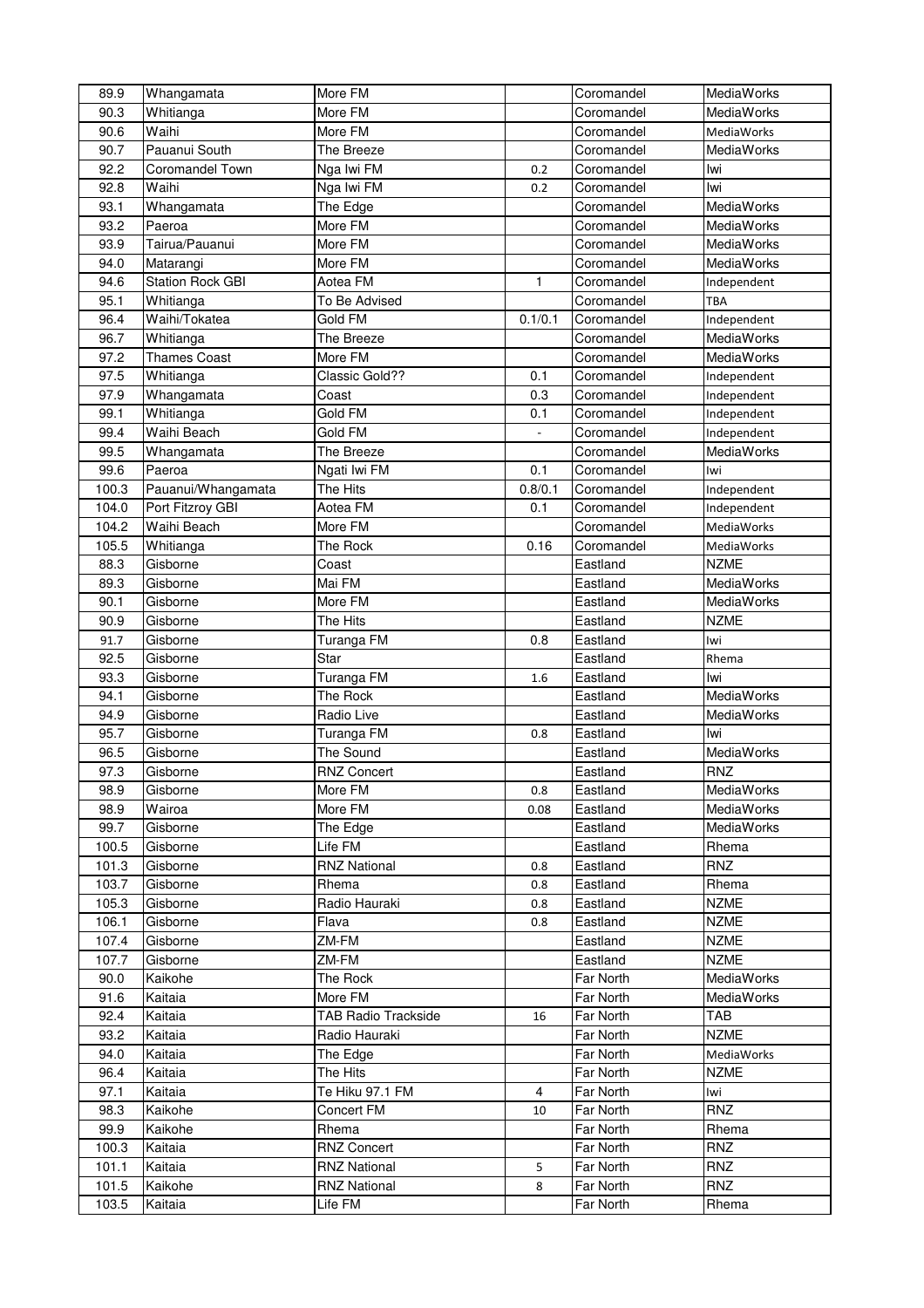| 104.3 | Kaitaia                 | Sunshine FM         | 4              | Far North           | Iwi               |
|-------|-------------------------|---------------------|----------------|---------------------|-------------------|
| 105.1 | Doubtless Bay           | Radio Hauraki       | 0.25           | Far North           | <b>NZME</b>       |
| 105.9 | Doubtless Bay           | The Hits            | 0.25           | Far North           | <b>NZME</b>       |
| 92.0  | Milford Sound           | <b>RNZ National</b> | 0.008          | Fiordland           | <b>RNZ</b>        |
| 88.7  | Napier                  | More FM             |                | Hawkes Bay          | MediaWorks        |
| 89.5  | Hastings                | The Hits            |                | Hawkes Bay          | <b>NZME</b>       |
| 90.3  | Hastings                | Newstalk ZB         |                | Hawkes Bay          | <b>NZME</b>       |
| 91.1  | Napier                  | <b>RNZ Concert</b>  |                | Hawkes Bay          | <b>RNZ</b>        |
| 91.9  | Hastings                | The Sound           |                | Hawkes Bay          | MediaWorks        |
| 92.7  | Hastings                | Magic               |                | Hawkes Bay          | MediaWorks        |
| 93.5  | Hastings                | Life FM             |                | Hawkes Bay          | Rhema             |
| 95.1  | Hastings                | The Rock            |                | Hawkes Bay          | MediaWorks        |
| 95.9  | Hastings                | ZM-FM               |                | Hawkes Bay          | <b>NZME</b>       |
| 96.7  | Hastings                | Flava               |                | Hawkes Bay          | <b>NZME</b>       |
| 97.5  | Hastings                | The Breeze          |                | Hawkes Bay          | MediaWorks        |
| 98.3  | Hastings                | The Edge            |                | Hawkes Bay          | MediaWorks        |
| 99.1  | Hastings                | Rhema               |                | Hawkes Bay          | Rhema             |
| 99.7  | Wairoa                  | The Hits            |                | Hawkes Bay          | <b>NZME</b>       |
| 99.9  |                         | Coast               |                | Hawkes Bay          | <b>NZME</b>       |
| 100.7 | Hastings<br>Hastings    | Radio Bay FM        | $\overline{4}$ | Hawkes Bay          | Independent       |
|       |                         | <b>RNZ National</b> |                |                     |                   |
| 101.5 | Hastings                |                     | 3.2            | Hawkes Bay          | <b>RNZ</b>        |
| 103.9 | Hastings                | Niu FM              | 6.3            | Hawkes Bay          | Pacific Media     |
| 104.7 | Hawkes Bay              | R.Kidnappers        | 4              | Hawkes Bay          | Independent       |
| 105.2 | Tourere                 | <b>Central FM</b>   | $\overline{c}$ | Hawkes Bay          | Independent       |
| 105.5 | Hastings                | Mai FM              | 4              | Hawkes Bay          | <b>MediaWorks</b> |
| 106.0 | Waipukurau              | <b>Central FM</b>   | $\overline{c}$ | Hawkes Bay          | Independent       |
| 106.3 | Hastings                | Radio Live          | 4              | Hawkes Bay          | <b>MediaWorks</b> |
| 88.7  | Pio Pio                 | Cruise FM           |                | King Country        | Independent       |
| 91.1  | Taumarunui              | Ski FM              | $\mathbf{1}$   | <b>King Country</b> | Independent       |
| 92.7  | Taumarunui              | Peak FM             | 1.6            | <b>King Country</b> | Independent       |
| 94.0  | Te Kuiti                | <b>RNZ National</b> | 0.25           | King Country        | <b>RNZ</b>        |
| 94.3  | Taumarunui              | Cruise FM           | $\mathbf{1}$   | King Country        | Independent       |
| 99.6  | Te Kuiti                | Maniapoto FM        | 0.8            | King Country        | lwi               |
| 99.9  | Taumarunui              | Peak FM             | 0.16           | <b>King Country</b> | Independent       |
| 104.4 | Te Kuiti/Mangakino      | Cruise FM           | 0.8/0.1        | King Country        | Independent       |
| 89.0  | Palmerston N.           | <b>RNZ Concert</b>  |                | Manawatu            | RNZ               |
| 89.8  | <b>Palmerston Nth</b>   | Kia Ora FM          | 1              | Manawatu            | Iwi               |
| 90.6  | <b>Palmerston North</b> | ZM-FM               |                | Manawatu            | <b>NZME</b>       |
| 91.2  | Manawatu                | More FM             |                | Manawatu            | <b>MediaWorks</b> |
| 91.4  | Palmerston Nth          | Rhema               |                | Manawatu            | Rhema             |
| 92.2  | Palmerston North        | More FM             |                | Manawatu            | MediaWorks        |
| 93.0  | Palmerston Nth          | The Edge            |                | Manawatu            | MediaWorks        |
| 93.8  | Palmerston Nth          | Radio Live          |                | Manawatu            | MediaWorks        |
| 94.6  | Palmerston Nth          | The Sound           |                | Manawatu            | MediaWorks        |
| 95.4  | Palmerston Nth          | The Rock            | 5              | Manawatu            | <b>MediaWorks</b> |
| 96.2  | Palmerston Nth          | Life FM             |                | Manawatu            | Rhema             |
| 97.0  | Palmerston Nth          | Mai FM              |                | Manawatu            | MediaWorks        |
| 97.8  | <b>Palmerston North</b> | The Hits            |                | Manawatu            | <b>NZME</b>       |
| 98.6  |                         |                     |                |                     |                   |
|       | <b>Palmerston North</b> | The Breeze          | 10             | Manawatu            | <b>MediaWorks</b> |
| 99.4  | <b>Palmerston North</b> | R.Control           | 0.16           | Manawatu            | Student           |
| 100.2 | Palmerston North        | Newstalk ZB         |                | Manawatu            | <b>NZME</b>       |
| 101.0 | <b>Palmerston North</b> | <b>RNZ National</b> | 8              | Manawatu            | <b>RNZ</b>        |
| 103.4 | Palmerston North        | Niu FM              | 8              | Manawatu            | Pacific Media     |
| 104.2 | Palmerston North        | Magic               | 5              | Manawatu            | MediaWorks        |
| 105.4 | Foxton                  | R.Foxton            | 0.16           | Manawatu            | Independent       |
| 105.8 | Palmerston North        | Radio Hauraki       | 10             | Manawatu            | <b>NZME</b>       |
| 107.1 | Palmerston North        | George              |                | Manawatu            | MediaWorks        |
| 88.9  | Blenheim                | Fresh FM            | ÷.             | Marlborough         | Access            |
| 89.1  | Picton                  | The Hits            |                | Marlborough         | <b>NZME</b>       |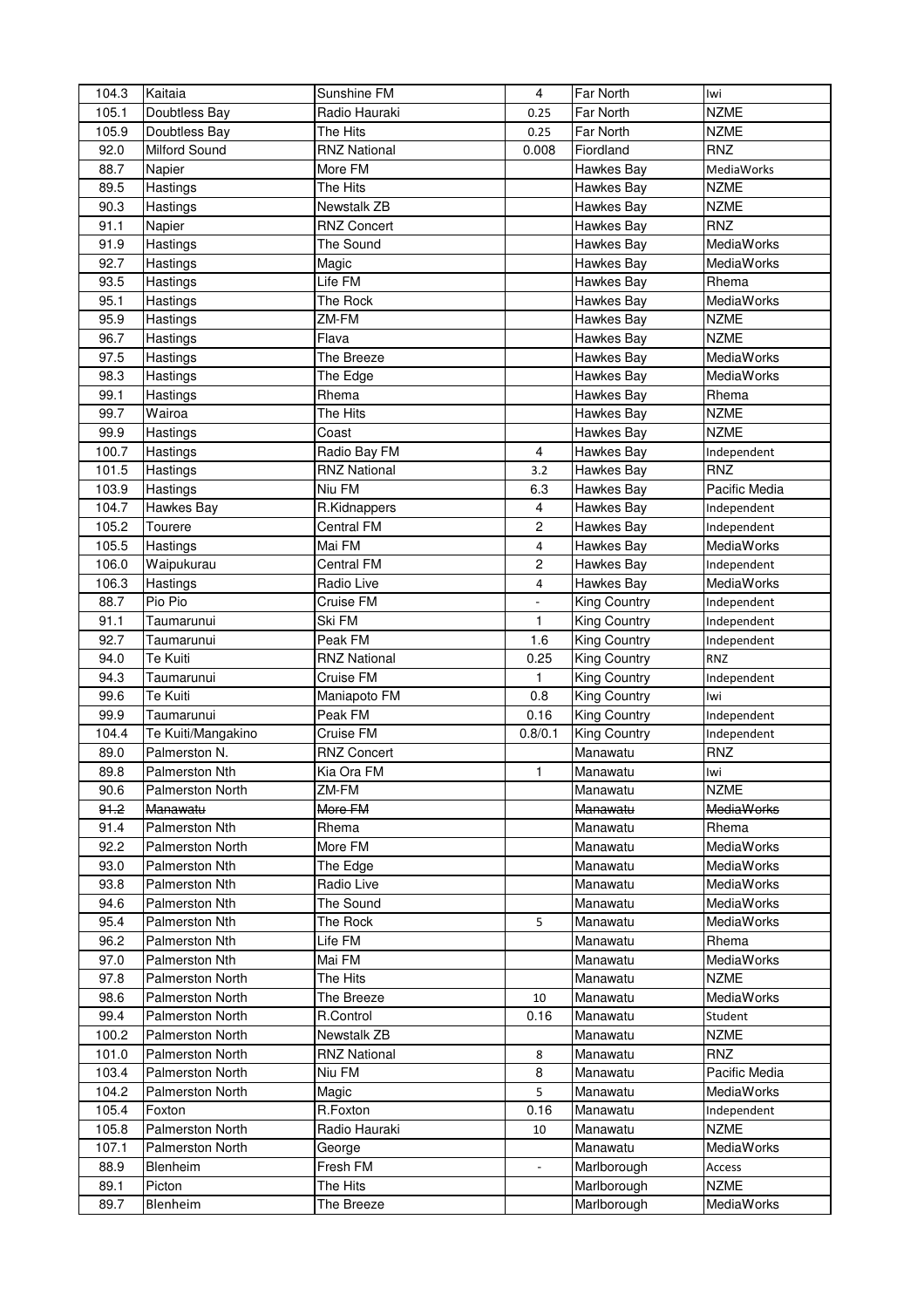| 91.3         | Blenheim         | The Sound                  |                         | Marlborough                | <b>MediaWorks</b>   |
|--------------|------------------|----------------------------|-------------------------|----------------------------|---------------------|
| 92.1         | Blenheim         | Newstalk ZB                | 0.16                    | Marlborough                | <b>NZME</b>         |
| 92.3         | Picton           | Radio Live                 |                         | Marlborough                | MediaWorks          |
| 92.9         | Blenheim         | More FM                    |                         | Marlborough                | MediaWorks          |
| 93.7         | Blenheim         | Life FM                    | 0.8                     | Marlborough                | Rhema               |
| 94.5         | Blenheim         | Radio Hauraki              |                         | Marlborough                | <b>NZME</b>         |
| 94.7         | Picton           | More FM                    |                         | Marlborough                | MediaWorks          |
| 95.3         | Blenheim         | Radio Live                 |                         | Marlborough                | MediaWorks          |
| 96.1         | Blenheim         | The Sound                  |                         | Marlborough                | MediaWorks          |
| 96.9         | Blenheim         | The Hits                   |                         | Marlborough                | <b>NZME</b>         |
| 98.5         | Blenheim         | Radio Sport                |                         | Marlborough                | <b>NZME</b>         |
| 98.7         | Blenheim         | The Breeze                 |                         | Marlborough                | MediaWorks          |
| 99.3         | Blenheim         | <b>RNZ Concert</b>         |                         | Marlborough                | <b>RNZ</b>          |
| 100.9        | Blenheim         | <b>Brian FM</b>            | 0.1                     | Marlborough                | Independent         |
| 101.7        | Blenheim         | <b>RNZ National</b>        | 0.8                     | Marlborough                | RNZ                 |
| 103.5        | Picton           | Rhema                      |                         | Marlborough                | Rhema               |
| 104.1        | Blenheim         | Rhema                      | 0.8                     | Marlborough                | Rhema               |
| 104.3        | Seddon           | <b>Brian FM</b>            | 0.3                     | Marlborough                | Independent         |
| 104.9        | Blenheim         | The Edge                   |                         | Marlborough                | MediaWorks          |
| 105.7        | Marlborough      | Magic                      | $0.8\,$                 | Marlborough                | MediaWorks          |
| 105.9        | Picton           | <b>Brian FM</b>            | 0.16                    | Marlborough                | Independent         |
| 88.8         | Nelson           | The Edge                   |                         | Nelson                     | MediaWorks          |
| 89.6         | Nelson           | The Hits                   |                         | Nelson                     | <b>NZME</b>         |
| 90.4         | Nelson           | Radio Hauraki              | 5                       | Nelson                     | <b>NZME</b>         |
| 91.2         | Nelson           | <b>RNZ Concert</b>         |                         | Nelson                     | RNZ                 |
| 91.8         | Nelson           | More FM                    |                         | Nelson                     | <b>MediaWorks</b>   |
| 92.0         | Motueka          | More FM                    |                         | Nelson                     | MediaWorks          |
| 92.8         | Nelson           | More FM                    |                         | Nelson                     | MediaWorks          |
| 93.6         | Nelson           | Life FM                    | 1.6                     | Nelson                     | Rhema               |
| 94.4         | Nelson           | The Rock                   |                         | Nelson                     | MediaWorks          |
| 95.0         | Takaka           | Fresh FM                   |                         | Nelson                     | Access              |
| 95.2         | Nelson           |                            |                         | Nelson                     | MediaWorks          |
| 96.0         |                  | George                     |                         |                            |                     |
|              |                  |                            |                         |                            |                     |
|              | Nelson           | Radio Live                 |                         | Nelson                     | MediaWorks          |
| 96.6         | Nelson           | The Breeze                 |                         | Nelson                     | MediaWorks          |
| 96.8         | Nelson           | ZM-FM                      |                         | Nelson                     | <b>NZME</b>         |
| 97.6         | Nelson           | The Breeze                 |                         | Nelson                     | MediaWorks          |
| 98.4         | Nelson           | The Sound                  | $\mathbf{1}$            | Nelson                     | MediaWorks          |
| 99.2         | Nelson           | Magic                      |                         | Nelson                     | MediaWorks          |
| 100.8        | Nelson           | Coast                      |                         | Nelson                     | <b>NZME</b>         |
| 101.6        | Nelson           | <b>RNZ National</b>        | 3.2                     | Nelson                     | <b>RNZ</b>          |
| 104.0        | Nelson           | Mix                        | 5                       | Nelson                     | <b>NZME</b>         |
| 104.8        | Nelson           | Fresh FM // 107.2          | 1.6                     | Nelson                     | Access              |
| 105.6        | Nelson           | Brian FM (to be confirmed) |                         | Nelson                     | Independent         |
| 90.7         | Kaikoura         | Tahu FM                    |                         | North Canterbury           | lwi                 |
| 91.5         | Kaikoura         | The Hits                   |                         | North Canterbury           | <b>NZME</b>         |
| 94.5         | Kaikoura         | More FM                    |                         | North Canterbury           | MediaWorks          |
| 96.1         | Kaikoura         | The Breeze                 |                         | North Canterbury           | MediaWorks          |
| 97.1         | Kaikoura         | The Breeze                 |                         | North Canterbury           | MediaWorks          |
| 100.3        | Kaikoura         | <b>Brian FM</b>            | 0.5                     | North Canterbury           | Independent         |
| 103.7        | Hamner           | Compass FM                 |                         | North Canterbury           | Independent         |
| 104.9        | Rangiora         | Compass FM                 | $\overline{\mathbf{c}}$ | North Canterbury           | Independent         |
| 105.1        | Kaikoura         | Rhema                      |                         | North Canterbury           | Rhema               |
| 106.1        | Hamner           | <b>Brian FM</b>            |                         | North Canterbury           | Independent         |
| 88.8         | Oamaru           | <b>Brian FM</b>            |                         | North Otago                | Independent         |
| 89.6         | Oamaru           | <b>TAB Trackside</b>       |                         | North Otago                | TAB                 |
| 90.1         | Otematata        | The Edge                   |                         | North Otago                | MediaWorks          |
| 90.9         | Omarama          | Port FM                    | 0.05                    | North Otago                | Port FM             |
| 94.4         | Oamaru           | Magic                      |                         | North Otago                | MediaWorks          |
| 95.2<br>96.0 | Oamaru<br>Oamaru | Life FM<br>The Edge        |                         | North Otago<br>North Otago | Rhema<br>MediaWorks |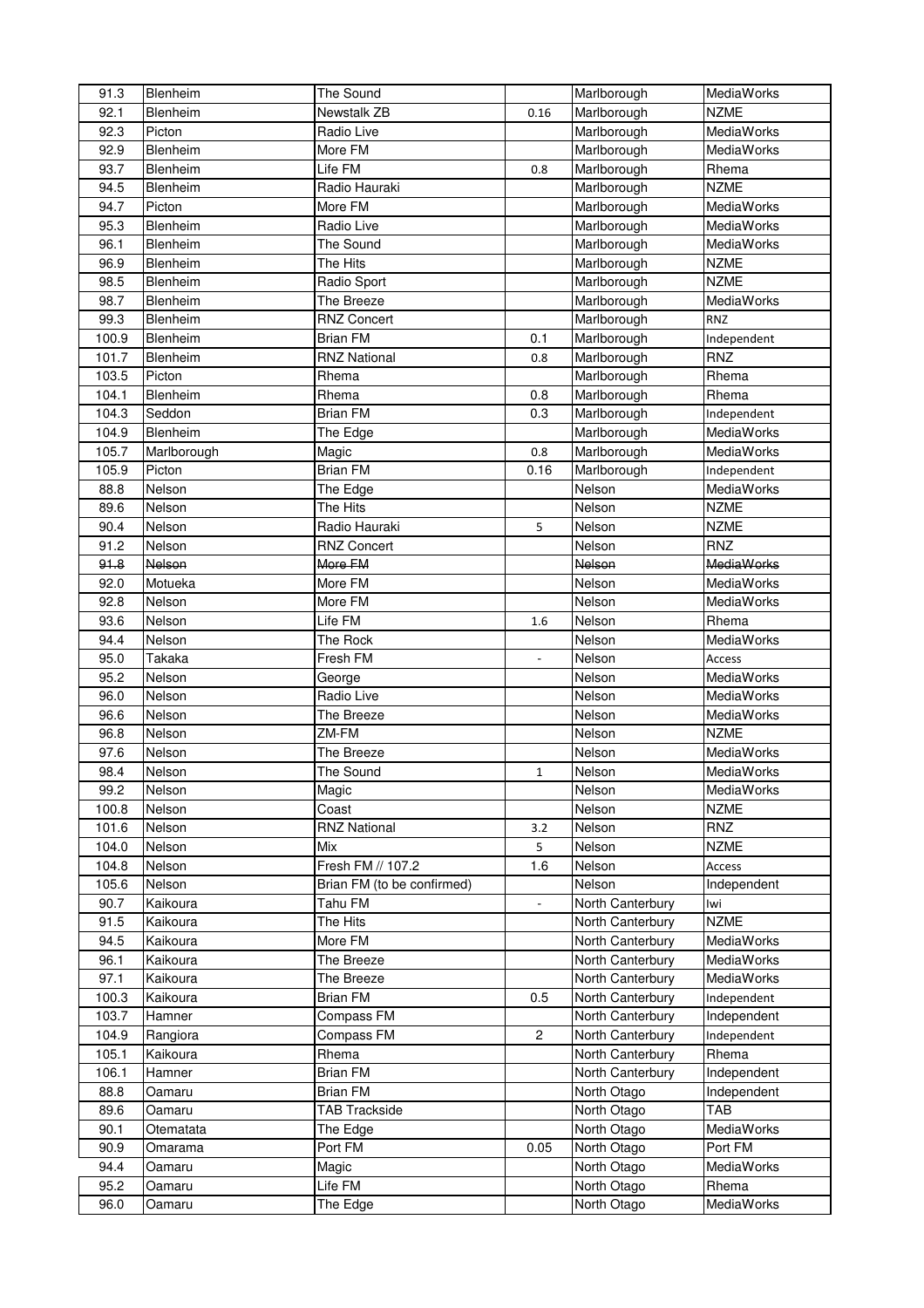| 96.8         | Kurow                | Port FM                        | 0.8                      | North Otago    | Port FM                  |
|--------------|----------------------|--------------------------------|--------------------------|----------------|--------------------------|
| 97.3         | Omarama              | <b>RNZ National</b>            |                          | North Otago    | <b>RNZ</b>               |
| 97.6         | Oamaru               | XS80s                          |                          | North Otago    | Port FM                  |
| 98.1         | Otematata            | Port FM                        |                          | North Otago    | Independent              |
| 98.4         | Oamaru               | The Hits                       | 0.1                      | North Otago    | <b>NZME</b>              |
| 98.9         | Omarama              | The Edge                       | 0.05                     | North Otago    | MediaWorks               |
| 99.2         | Oamaru               | The Sound                      |                          | North Otago    | MediaWorks               |
| 100.0        | Oamaru               | Port FM                        | 0.8                      | North Otago    | Port FM                  |
| 100.8        | Oamaru               | Port FM                        |                          | North Otago    | Port FM                  |
| 104.0        | Oamaru               | Real Radio                     | 0.6                      | North Otago    | Independent              |
| 104.5        | Omarama              | <b>High Country FM</b>         | 0.1                      | North Otago    | Independent              |
| 104.8        | Oamaru               | The Rock                       | 0.8                      | North Otago    | MediaWorks               |
| 105.6        | Kurow                | The Sound                      | 0.8                      | North Otago    | MediaWorks               |
| 106.4        | Oamaru               | Rhema                          |                          | North Otago    | Rhema                    |
| 106.7        | Macraes Flat         | The Rock                       |                          | North Otago    | MediaWorks               |
| 107.7        | Macraes Flat         | More FM                        |                          | North Otago    | MediaWorks               |
| 107.9        | Oamaru               | <b>RNZ Concert</b>             |                          | North Otago    | <b>RNZ</b>               |
| 89.2         | Whangarei            | Mix                            |                          | Northland      | <b>NZME</b>              |
| 90.0         | Whangarei            | The Rock                       |                          | Northland      | MediaWorks               |
| 90.4         | Mangawhai            | The Wireless                   | 0.1                      | Northland      | Independent              |
| 90.8         | Whangarei            | Radio Live                     |                          | Northland      | MediaWorks               |
| 91.6         | Whangarei            | More FM                        |                          | Northland      | MediaWorks               |
| 92.4         | Whangarei            | <b>TAB Radio Trackside</b>     | 0.16                     | Northland      | <b>TAB</b>               |
| 93.2         | Whangarei            | Radio Hauraki                  |                          | Northland      | <b>NZME</b>              |
| 93.6         | Mangawhai Heads      | More FM                        | 0.05                     | Northland      | MediaWorks               |
| 94.0         | Whangarei            | The Edge                       |                          | Northland      | <b>MediaWorks</b>        |
| 94.4         | Tutakaka             | More FM                        |                          | Northland      | <b>MediaWorks</b>        |
| 94.8         | Whangarei            | ZM-FM                          |                          | Northland      | <b>NZME</b>              |
| 95.6         | Northland (multiple) | The Hits                       |                          | Northland      | <b>NZME</b>              |
| 96.4         | Whangarei            | The Hits                       |                          | Northland      | <b>NZME</b>              |
| 97.3         | Russell              | <b>RNZ Concert</b>             |                          | Northland      | RNZ                      |
| 97.5         | Kaikohe              | Tautoko FM                     | 6.3                      | Northland      | lwi                      |
| 98.0         | Whangarei            | Mai FM                         |                          | Northland      | MediaWorks               |
| 98.6         | Dargaville           | <b>Big River FM</b>            | 0.5                      | Northland      | Independent              |
| 98.8         | Whangarei            | Life FM                        |                          | Northland      | Rhema                    |
| 99.1         | Whangarei            | Ngati Hine FM                  | 10                       | Northland      | lwi                      |
| 99.5         | Mangamuka            | Tautoko FM                     | 6.3                      | Northland      | Iwi                      |
| 99.6         | Whangarei            | Ngati Hine FM                  |                          | Northland      | Iwi                      |
| 100.4        | Whangarei            | <b>RNZ Concert</b>             |                          | Northland      | <b>RNZ</b>               |
| 100.7        | Whangarei            | Radio Live                     |                          | Northland      | MediaWorks               |
| 101.2        | Whangarei            | <b>RNZ National</b>            | 7.9                      | Northland      | RNZ                      |
| 103.6        | Whangarei            | Niu FM                         | 0.4                      | Northland      | Pacific Media            |
| 104.4        | Whangarei            | <b>RNZ National</b>            | 0.04                     | Northland      | <b>RNZ</b>               |
| 105.2        | Whangarei            | <b>RNZ Concert</b>             | 10                       | Northland      | RNZ                      |
| 105.6        | Waipu                | Smooth FM                      | 0.02                     | Northland      | Independent              |
| 106.0        | Whangarei            | Flava                          | 0.5                      | Northland      | <b>NZME</b>              |
| 106.4        | Mangawhai            | Heads FM                       | 0.05                     | Northland      | Independent              |
| 107.3        | Whangarei            | The Sound                      |                          | Northland      | MediaWorks               |
| 88.6         | Dunedin              | Flava                          |                          | Otago          | <b>NZME</b>              |
| 88.9         | <b>Balclutha</b>     | Star                           |                          | Otago          | Rhema                    |
| 89.4         | Dunedin              | The Hits                       |                          | Otago          | <b>NZME</b>              |
| 90.2         | Dunedin              | The Sound                      |                          | Otago          | MediaWorks               |
| 91.0         | Dunedin              | R.One                          | 2.5                      | Otago          | Student                  |
| 91.3         | Milton?              | Hokonui                        |                          | Otago          | <b>NZME</b>              |
| 91.8<br>92.6 | Dunedin<br>Dunedin   | The Edge<br><b>RNZ Concert</b> |                          | Otago<br>Otago | MediaWorks<br><b>RNZ</b> |
| 93.4         | Dunedin              | The Rock                       |                          | Otago          | MediaWorks               |
| 94.2         | Dunedin              | Life FM                        |                          | Otago          | Rhema                    |
| 95.0         | Dunedin              | Tahu FM                        | $\overline{\phantom{a}}$ | Otago          | lwi                      |
| 95.4         | Dunedin              | Radio Dunedin                  | 0.3                      | Otago          | MediaWorks               |
|              |                      |                                |                          |                |                          |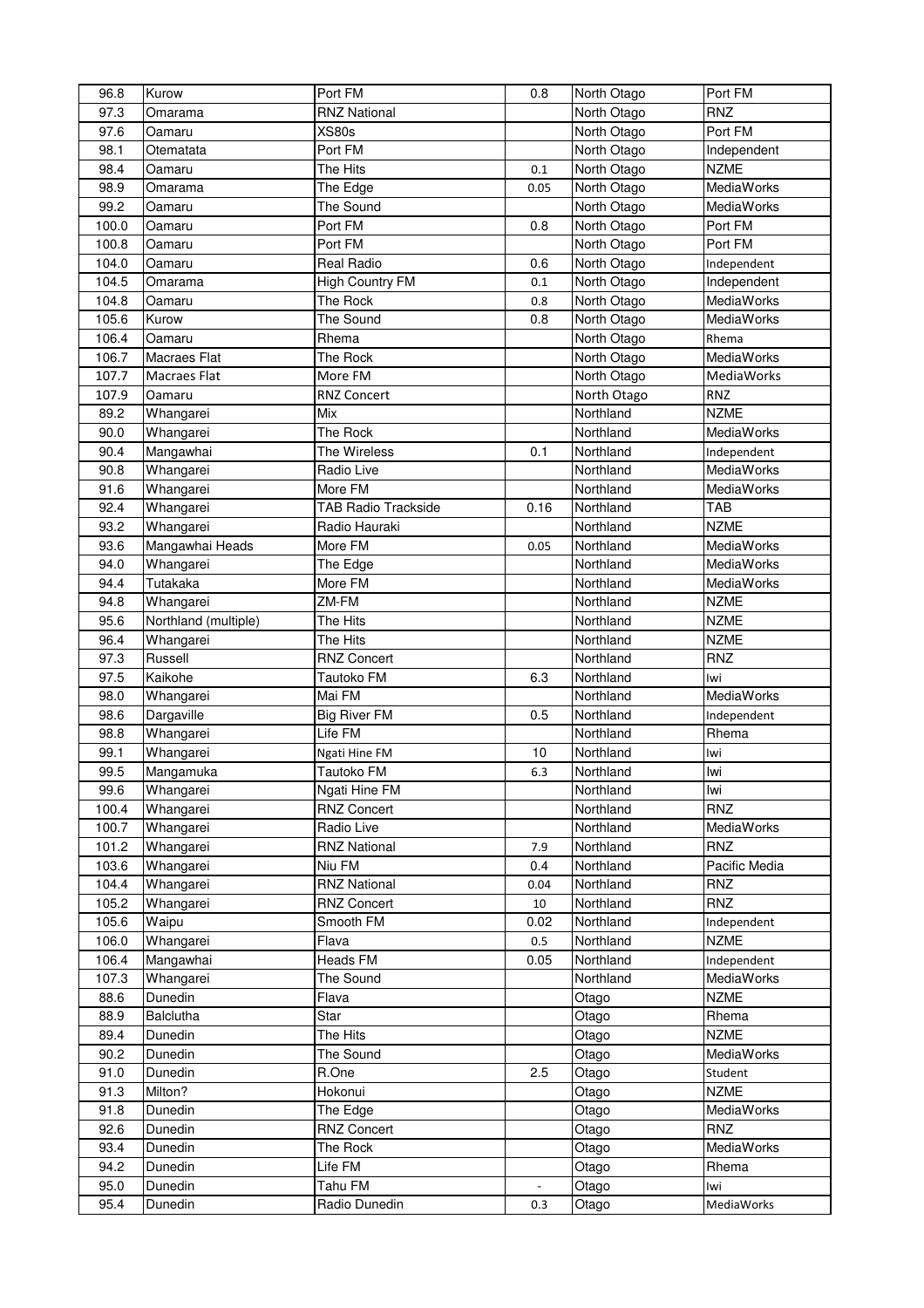| 95.8         | Dunedin           | ZM-FM                     |                          | Otago                                | <b>NZME</b>                     |
|--------------|-------------------|---------------------------|--------------------------|--------------------------------------|---------------------------------|
| 96.1         | <b>Balclutha</b>  | Rhema                     |                          | Otago                                | Rhema                           |
| 96.6         | Dunedin           | Radio Live                |                          | Otago                                | MediaWorks                      |
| 97.4         | Dunedin           | More FM                   |                          | Otago                                | <b>MediaWorks</b>               |
| 98.2         | Dunedin           | The Breeze                |                          | Otago                                | <b>MediaWorks</b>               |
| 99.0         | Dunedin           | <b>RNZ Concert</b>        |                          | Otago                                | <b>RNZ</b>                      |
| 99.4         | Mosgiel           | <b>RNZ Concert</b>        |                          | Otago                                | <b>RNZ</b>                      |
| 99.8         | Dunedin           | Magic                     |                          | Otago                                | MediaWorks                      |
| 100.6        | Dunedin           | More FM                   |                          | Otago                                | MediaWorks                      |
| 101.4        | Dunedin           | <b>RNZ National</b>       | 8                        | Otago                                | <b>RNZ</b>                      |
| 103.8        | Dunedin           | Niu FM                    | 4                        | Otago                                | Pacific Media                   |
| 104.6        | Dunedin           | Coast                     | 8                        | Otago                                | <b>NZME</b>                     |
| 105.4        | Dunedin           | OAR 105.4FM               | 8                        | Otago                                | Access                          |
| 106.2        | Dunedin           | Radio Hauraki             | 8                        | Otago                                | <b>NZME</b>                     |
| 106.7        | Dunedin           | Radio Dunedin             |                          | Otago                                | MediaWorks                      |
| 107.1        | Dunedin           | George                    |                          | Otago                                | MediaWorks                      |
| 107.5        | Dunedin           | <b>XS80s</b>              |                          | Otago                                | Port FM                         |
| 90.0         | Taihape           | Ski FM                    | 0.63                     | Rangitekei                           | Independent                     |
| 93.2         | Taihape           | <b>Brian FM</b>           | 0.5                      | Rangitikei                           | Independent                     |
| 99.6         | Taihape           | Peak FM                   | 0.8                      | Rangitikei                           | Independent                     |
| 88.9         | Orewa             | More FM                   |                          | Rodney                               | MediaWorks                      |
| 100.1        | Warkworth         | The Rock                  | 3.2                      | Rodney                               | MediaWorks                      |
| 104.9        | Warkworth         | Magic                     | 3.2                      | Rodney                               | MediaWorks                      |
| 88.7         | Rotorua           | Te Arawa FM               | 0.8                      | Rotorua                              | Iwi                             |
| 89.2         | Reporoa           | More FM                   |                          | Rotorua                              | MediaWorks                      |
| 89.5         | Rotorua           | Flava                     |                          | Rotorua                              | <b>NZME</b>                     |
| 90.3         | Rotorua           | <b>RNZ Concert</b>        |                          | Rotorua                              | <b>RNZ</b>                      |
| 91.1         | Rotorua           | The Sound                 |                          | Rotorua                              | MediaWorks                      |
| 91.9         | Rotorua           | The Breeze                |                          | Rotorua                              | <b>MediaWorks</b>               |
| 92.7         | Rotorua           | The Rock                  |                          | Rotorua                              | <b>MediaWorks</b>               |
| 93.5         | Rotorua           | Rhema                     |                          | Rotorua                              | Rhema                           |
| 93.9         | Rotoiti           | Te Arawa FM               |                          | Rotorua                              | lwi                             |
| 94.3         | Rotorua           | Radio Hauraki             |                          | Rotorua                              | <b>NZME</b>                     |
| 95.1         | Rotorua           | Radio Live                |                          | Rotorua                              | MediaWorks                      |
| 95.9         | Rotorua           | More FM                   |                          | Rotorua                              | MediaWorks                      |
| 96.7         | Rotorua           | Coast                     |                          | Rotorua                              | <b>NZME</b>                     |
| 97.5         | Rotorua           | The Hits                  |                          | Rotorua                              | <b>NZME</b>                     |
| 98.3         | Rotorua           | ZM-FM                     |                          | Rotorua                              | <b>NZME</b>                     |
| 99.1         | Rotorua           | The Heat                  | 0.25                     | Rotorua                              | Independent                     |
| 99.9         | Rotorua           | The Edge                  |                          | Rotorua                              | MediaWorks                      |
| 100.7        | Rotorua           | Magic                     |                          | Rotorua                              | MediaWorks                      |
| 101.5        | Rotorua           | <b>RNZ National</b>       | 0.3                      | Rotorua                              | <b>RNZ</b>                      |
| 103.9        | Rotorua           | Niu FM                    | 0.8                      | Rotorua                              | Pacific Media                   |
| 104.7        | Rotorua           | Good News Community Radio | 0.63                     | Rotorua                              | Independent                     |
| 105.5        | Rotorua           | Mai FM                    | 1                        | Rotorua                              | MediaWorks                      |
| 106.3        | Rotorua           | Life FM                   | $\mathbf{1}$             | Rotorua                              | Rhema                           |
| 90.2         | Raetihi           | <b>Brian FM</b>           | 1.6                      | Ruapehu                              | Independent                     |
| 91.8         | Waipuna           | Ski FM                    | 1.6                      | Ruapehu                              | Independent                     |
| 95.0         | Raetihi           | Rhema                     |                          | Ruapehu                              | Rhema                           |
| 95.8         | Waipuna           | Peak FM                   | 1.6                      | Ruapehu                              | Independent                     |
| 99.0         | Waipuna           | Cruise FM                 | 1.6                      | Ruapehu                              | Independent                     |
| 105.4        | National Park     | Cruise FM                 | 0.8                      | Ruapehu                              | Independent                     |
| 89.1         | Timaru            | Tahu FM                   | $\overline{\phantom{a}}$ | South Canterbury                     | lwi                             |
| 89.4         | Twizel            | Port FM                   |                          | South Canterbury                     | Port FM                         |
| 89.9<br>90.1 | Timaru            | Radio Live                | 3.2                      | South Canterbury                     | MediaWorks                      |
| 90.7         | <del>Timaru</del> | The Sound<br>The Sound    |                          | South Canterbury                     | <b>MediaWorks</b><br>MediaWorks |
| 91.0         | Timaru<br>Tekapo  | Port FM                   |                          | South Canterbury<br>South Canterbury | Port FM                         |
| 91.5         | Timaru            | The Rock                  |                          | South Canterbury                     | MediaWorks                      |
| 91.8         | Twizel            | Rhema                     |                          | South Canterbury                     | Rhema                           |
|              |                   |                           |                          |                                      |                                 |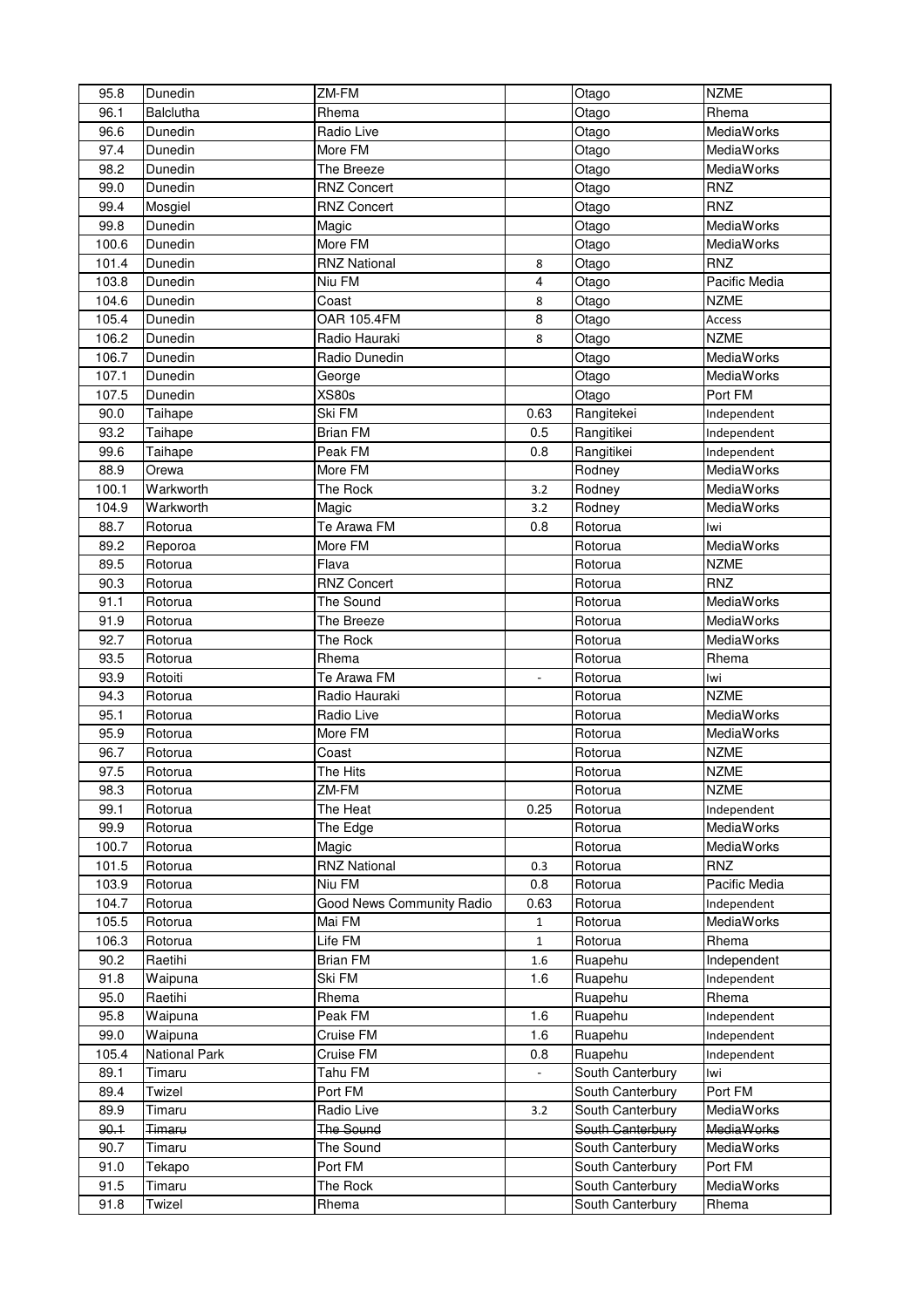| 92.1  | Timaru       | More FM                    |                         | South Canterbury | <b>MediaWorks</b> |
|-------|--------------|----------------------------|-------------------------|------------------|-------------------|
| 92.6  | Twizel       | <b>RNZ National</b>        | 0.08                    | South Canterbury | <b>RNZ</b>        |
| 93.1  | Timaru       | Port FM                    | 0.1                     | South Canterbury | Port FM           |
| 93.1  | Waimate      | Port FM                    | 0.8                     | South Canterbury | Port FM           |
| 93.4  | Tekapo       | <b>RNZ National</b>        | 0.1                     | South Canterbury | <b>RNZ</b>        |
| 94.2  | Twizel       | Port FM                    | 0.5                     | South Canterbury | Port FM           |
| 94.9  | Methven      | Port FM                    | 8                       | South Canterbury | Port FM           |
| 95.0  | Fairlie      | Port FM                    | 1.6                     | South Canterbury | Port FM           |
|       | Timaru       |                            |                         |                  |                   |
| 95.5  |              | The Edge                   |                         | South Canterbury | MediaWorks        |
| 95.8  | Twizel       | R.Twizel                   | 0.08                    | South Canterbury | Independent       |
| 96.3  | Timaru       | ZM-FM                      |                         | South Canterbury | <b>NZME</b>       |
| 97.1  | Timaru       | The Sound                  |                         | South Canterbury | MediaWorks        |
| 97.9  | Timaru       | Port FM                    | 8                       | South Canterbury | Port FM           |
| 98.7  | Timaru       | The Hits                   | $\mathbf{1}$            | South Canterbury | <b>NZME</b>       |
| 99.5  | Timaru       | <b>RNZ Concert</b>         |                         | South Canterbury | <b>RNZ</b>        |
| 99.8  | Twizel       | The Edge                   |                         | South Canterbury | MediaWorks        |
| 100.3 | Timaru       | Kiwi Access 100FM          | $\mathbf{1}$            | South Canterbury | Access            |
| 101.1 | Timaru       | <b>RNZ National</b>        | 3.2                     | South Canterbury | <b>RNZ</b>        |
| 103.5 | Timaru       | Magic                      | 8                       | South Canterbury | MediaWorks        |
| 104.3 | Timaru       | Rhema                      | 5                       | South Canterbury | Rhema             |
| 104.6 | Fairlie      | The Sound                  | 1.6                     | South Canterbury | MediaWorks        |
| 105.1 | Timaru       | Life FM                    | 2.5                     | South Canterbury | Rhema             |
| 89.2  | Invercargill | More FM                    |                         | Southland        | MediaWorks        |
| 90.0  | Invercargill | <b>RNZ Concert</b>         | 40                      | Southland        | <b>RNZ</b>        |
| 90.8  | Invercargill | The Rock                   |                         | Southland        | MediaWorks        |
| 91.6  | Invercargill | The Breeze                 |                         | Southland        | <b>MediaWorks</b> |
|       |              |                            |                         |                  |                   |
| 92.4  | Invercargill | Coast                      | 40                      | Southland        | <b>NZME</b>       |
| 93.2  | Invercargill | Radio Hauraki              |                         | Southland        | <b>NZME</b>       |
| 94.0  | Invercargill | Radio Live                 |                         | Southland        | <b>MediaWorks</b> |
| 94.8  | Gore         | Hokonui                    |                         | Southland        | <b>NZME</b>       |
| 95.2  | Waikaka      | Hokonui                    |                         | Southland        | <b>NZME</b>       |
| 95.6  | Invercargill | ZM-FM                      |                         | Southland        | <b>NZME</b>       |
| 96.4  | Invercargill | R.Southland                | 3.2                     | Southland        | Access            |
| 97.2  | Invercargill | The Edge                   |                         | Southland        | MediaWorks        |
| 98.0  | Invercargill | The Sound                  |                         | Southland        | MediaWorks        |
| 98.8  | Invercargill | The Hits                   |                         | Southland        | <b>NZME</b>       |
| 99.6  | Invercargill | Tahu FM                    | $\blacksquare$          | Southland        | Iwi               |
| 100.0 | Invercargill | Life FM                    |                         | Southland        | Rhema             |
| 101.2 | Invercargill | <b>RNZ National</b>        | $\bf 8$                 | Southland        | RNZ               |
| 101.6 | Te Anau      | <b>RNZ National</b>        | 0.2                     | Southland        | RNZ               |
| 103.6 | Invercargill | Niu FM                     | 4                       | Southland        | Pacific Media     |
| 105.2 | Invercargill | Country R.                 | 4                       | Southland        | Independent       |
| 106.0 | Invercargill | Magic                      | 10                      | Southland        | MediaWorks        |
| 106.4 | Gore         | Cave FM                    | 0.8                     | Southland        | Independent       |
| 89.2  | New Plymouth | Radio Live                 |                         | Taranaki         | MediaWorks        |
| 90.0  | New Plymouth | The Hits                   |                         | Taranaki         | <b>NZME</b>       |
|       |              |                            |                         |                  |                   |
| 90.8  | New Plymouth | Radio Hauraki              |                         | Taranaki         | <b>NZME</b>       |
| 91.2  | Rahotu       | The Hits                   | $\overline{\mathbf{4}}$ | Taranaki         | <b>NZME</b>       |
| 91.6  | New Plymouth | <b>RNZ Concert</b>         |                         | Taranaki         | <b>RNZ</b>        |
| 92.4  | New Plymouth | The Breeze                 |                         | Taranaki         | MediaWorks        |
| 92.8  | Opunake      | More FM                    |                         | Taranaki         | MediaWorks        |
| 93.2  | New Plymouth | More FM                    |                         | Taranaki         | <b>NZME</b>       |
| 94.0  | New Plymouth | The Edge                   |                         | Taranaki         | MediaWorks        |
| 94.8  | New Plymouth | Te Korimako o Taranaki     | $\overline{c}$          | Taranaki         | lwi               |
| 95.6  | New Plymouth | Magic                      |                         | Taranaki         | MediaWorks        |
| 96.4  | New Plymouth | Newstalk ZB                |                         | Taranaki         | <b>NZME</b>       |
| 96.8  | Oakura       | More FM                    |                         | Taranaki         | MediaWorks        |
| 97.2  | New Plymouth | <b>TAB Radio Trackside</b> | 5                       | Taranaki         | <b>TAB</b>        |
| 98.0  | New Plymouth | The Rock                   |                         | Taranaki         | MediaWorks        |
| 98.8  | New Plymouth | ZM-FM                      |                         | Taranaki         | <b>NZME</b>       |
|       |              |                            |                         |                  |                   |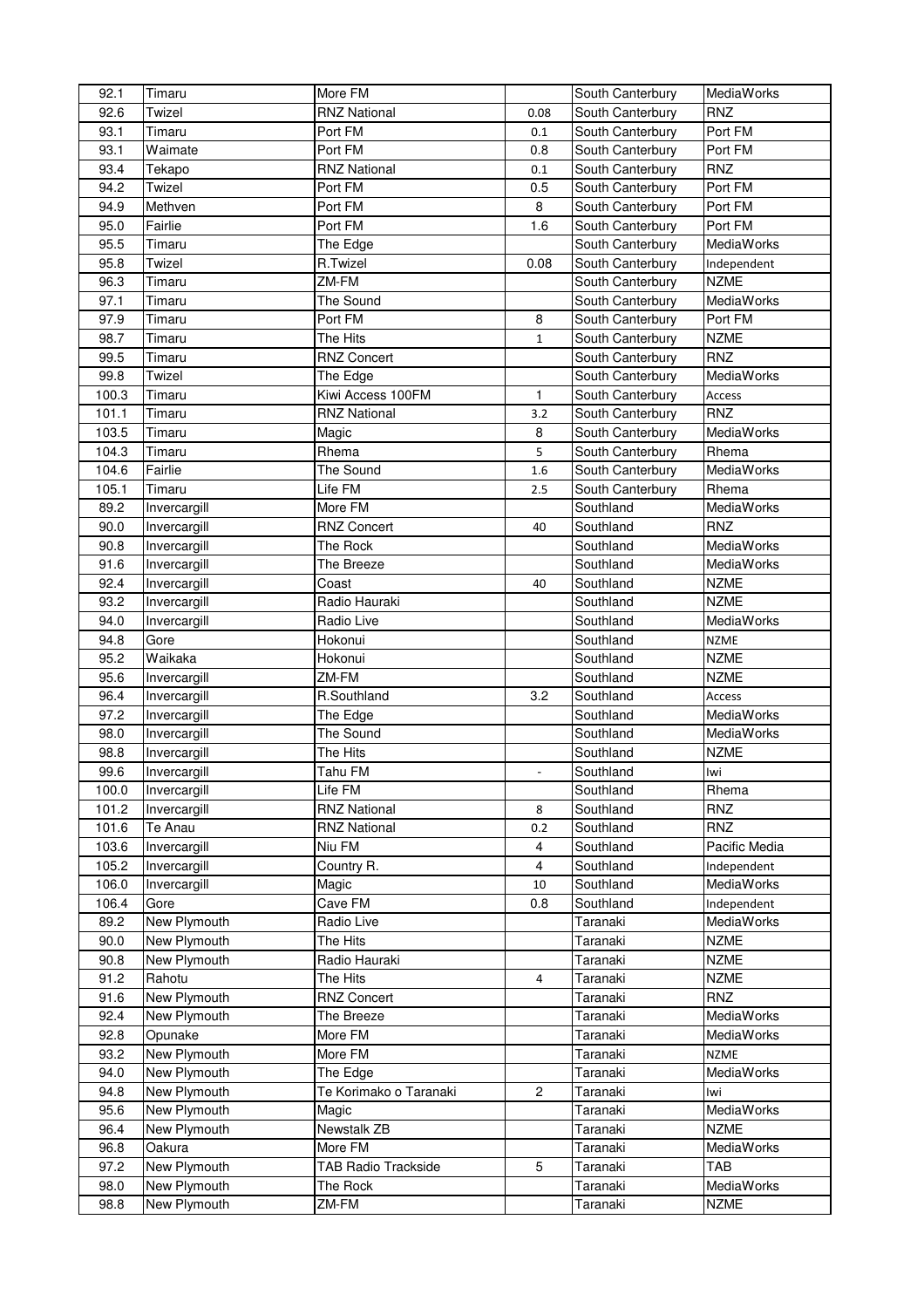| 99.6  | New Plymouth | Life FM                    |                         | Taranaki | Rhema             |
|-------|--------------|----------------------------|-------------------------|----------|-------------------|
| 100.0 | Okato        | More FM                    |                         | Taranaki | MediaWorks        |
| 100.4 | New Plymouth | The Most                   | 1.6                     | Taranaki | independent       |
| 101.2 | New Plymouth | <b>RNZ National</b>        | 3.2                     | Taranaki | <b>RNZ</b>        |
| 103.6 | New Plymouth | Niu FM                     | 5                       | Taranaki | Pacific Media     |
| 104.4 | New Plymouth | Access R. Taranaki         | 5                       | Taranaki | Access            |
| 105.2 | New Plymouth | Cruize FM                  | 5                       | Taranaki | Independent       |
| 106.0 | New Plymouth | Flava                      | 1.6                     | Taranaki | <b>NZME</b>       |
| 99.4  | Dannevirke   | Central FM                 | 0.03                    | Tararua  | Independent       |
| 99.6  | Woodville    | R.Woodville                | 0.05                    | Tararua  | Independent       |
| 106.5 | Eketahuna    | R. Eketahuna               | 0.5                     | Tararua  | Independent       |
| 95.8  | Takaka       | <b>XS80s</b>               |                         | Tasman   | Port FM           |
| 97.3  | Murchison    | Life FM                    |                         | Tasman   | Rhema             |
| 98.2  | Takaka       | <b>RNZ National</b>        | 0.5                     | Tasman   | <b>RNZ</b>        |
|       |              |                            |                         |          |                   |
| 100.1 | Havelock     | <b>Brian FM</b>            |                         | Tasman   | Independent       |
| 88.8  | Taupo        | The Edge                   |                         | Taupo    | MediaWorks        |
| 89.6  | Taupo        | Cool Blue Taupo            |                         | Taupo    | Independent       |
| 90.4  | Taupo        | ZM-FM                      | 1.25                    | Taupo    | <b>NZME</b>       |
| 91.2  | Taupo        | <b>TAB Radio Trackside</b> | $\overline{c}$          | Taupo    | <b>TAB</b>        |
| 92.0  | Taupo        | Tuwharetoa FM              | $\overline{\mathbf{4}}$ | Taupo    | Iwi               |
| 92.8  | Taupo        | Radio Hauraki              |                         | Taupo    | <b>NZME</b>       |
| 93.6  | Taupo        | More FM                    | 1.6                     | Taupo    | <b>MediaWorks</b> |
| 94.4  | Taupo        | The Rock                   |                         | Taupo    | MediaWorks        |
| 95.2  | Taupo        | Rhema                      |                         | Taupo    | Rhema             |
| 96.0  | Taupo        | Newstalk ZB                |                         | Taupo    | <b>NZME</b>       |
| 96.8  | Taupo        | The Hits                   |                         | Taupo    | <b>NZME</b>       |
| 97.6  | Turangi      | Tuwharetoa FM              |                         | Taupo    | lwi               |
| 98.4  | Taupo        | <b>RNZ Concert</b>         | 0.1                     | Taupo    | <b>RNZ</b>        |
| 99.2  | Taupo        | Radio Live                 |                         | Taupo    | MediaWorks        |
| 100.0 | Taupo        | The Sound                  |                         | Taupo    | <b>MediaWorks</b> |
| 100.8 | Taupo        | The Breeze                 |                         | Taupo    | MediaWorks        |
| 101.6 | Taupo        | <b>RNZ National</b>        | 0.8                     | Taupo    | RNZ               |
| 104.0 | Taupo        | Niu FM                     | 1.6                     | Taupo    | Pacific Media     |
| 104.8 | Taupo        | <b>RNZ National</b>        | 0.16                    | Taupo    | RNZ               |
| 105.6 | Taupo        | Life FM                    | $\overline{2}$          | Taupo    | Rhema             |
| 106.4 | Taupo        | <b>Timeless Taupo</b>      | 6                       | Taupo    | Independent       |
| 107.7 | Taupo        | Radio Sport                |                         | Taupo    | <b>NZME</b>       |
| 89.0  | Hamilton     | Free FM89                  | 5                       | Waikato  | Student           |
| 89.8  | Hamilton     | ZM-FM                      |                         | Waikato  | <b>NZME</b>       |
| 90.6  | Hamilton     | Raukawa FM                 |                         | Waikato  | Iwi               |
| 90.8  | Miranda      | The Breeze                 |                         | Waikato  | MediaWorks        |
| 91.4  | Hamilton     | <b>RNZ Concert</b>         |                         |          | <b>RNZ</b>        |
| 92.2  | Hamilton     | More FM                    |                         | Waikato  | MediaWorks        |
| 92.4  | Miranda      | Nga Iwi FM                 | 10                      | Waikato  | lwi               |
|       |              |                            | 4                       | Waikato  |                   |
| 93.0  | Hamilton     | The Rock                   |                         | Waikato  | MediaWorks        |
| 93.8  | Hamilton     | The Sound                  |                         | Waikato  | <b>MediaWorks</b> |
| 94.6  | Hamilton     | Life FM                    |                         | Waikato  | Rhema             |
| 95.4  | Ngaruwahia   | R.Tainui                   | 7.9                     | Waikato  | lwi               |
| 95.7  | Tokoroa      | Raukawa FM                 | 1                       | Waikato  | lwi               |
| 96.2  | Hamilton     | Radio Hauraki              |                         | Waikato  | <b>NZME</b>       |
| 97.0  | Hamilton     | Newstalk ZB                | 50                      | Waikato  | <b>NZME</b>       |
| 97.3  | Tokoroa      | The Hits                   |                         | Waikato  | <b>NZME</b>       |
| 97.8  | Hamilton     | The Edge                   |                         | Waikato  | MediaWorks        |
| 98.1  | Raglan       | Raglan Community R.        | 0.06                    | Waikato  | Community         |
| 98.6  | Hamilton     | The Hits                   | 10                      | Waikato  | <b>NZME</b>       |
| 99.4  | Hamilton     | The Breeze                 |                         | Waikato  | MediaWorks        |
| 99.7  | Tokoroa      | Rhema                      |                         | Waikato  | Rhema             |
| 100.2 | Hamilton     | Radio Live                 |                         | Waikato  | MediaWorks        |
| 101.0 | Hamilton     | <b>RNZ National</b>        | 12.6                    | Waikato  | <b>RNZ</b>        |
| 103.4 | Hamilton     | Niu FM                     | 80                      | Waikato  | Pacific Media     |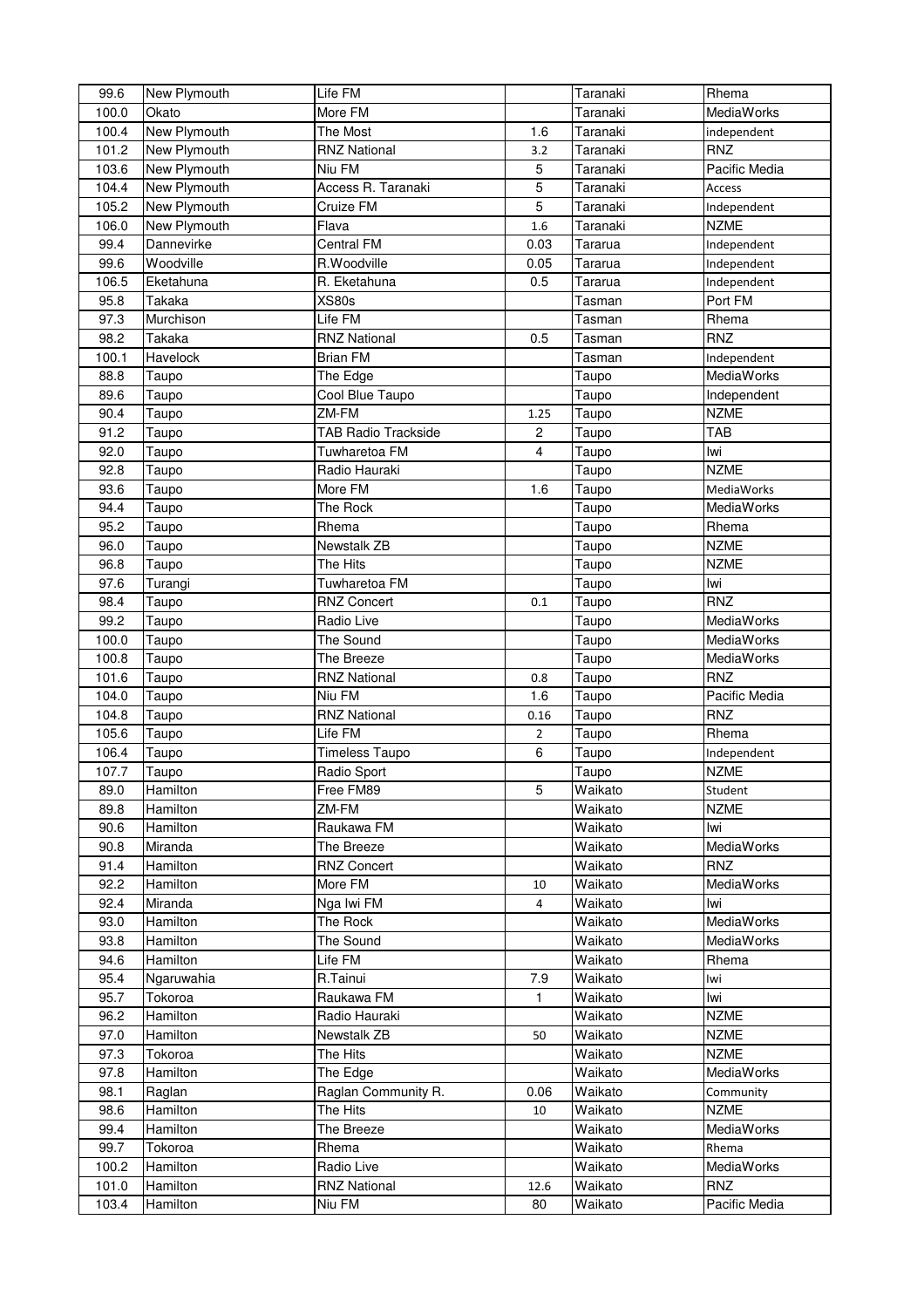| 105.0 | Hamilton                 | Coast               | 12.6                     | Waikato                          | <b>NZME</b>         |
|-------|--------------------------|---------------------|--------------------------|----------------------------------|---------------------|
| 105.3 | Tokoroa                  | Cruise FM           | 0.3                      | Waikato                          | Independent         |
| 105.8 | Hamilton                 | Mai FM              | 10                       | Waikato                          | MediaWorks          |
| 106.0 | Miranda                  | TBA                 |                          | Waikato                          | <b>TBA</b>          |
| 107.3 | Hamilton                 | George              | $\overline{\phantom{0}}$ | Waikato                          | MediaWorks          |
| 89.3  | Wairarapa                | More FM             |                          | Wairarapa                        | MediaWorks          |
| 89.5  | Masterton                | More FM             |                          | Wairarapa                        | MediaWorks          |
| 90.3  | Masterton                | The Hits            |                          | Wairarapa                        | <b>NZME</b>         |
| 91.1  | Masterton                | Trackside           | $\mathbf{1}$             | Wairarapa                        | <b>TAB</b>          |
| 91.9  | Masterton                | Radio Sport         |                          | Wairarapa                        | <b>NZME</b>         |
| 92.7  | Masterton                | <b>Arrow FM</b>     | 0.8                      | $\overline{\mathsf{W}}$ airarapa | <b>Access</b>       |
| 93.5  | Masterton                | The Sound           |                          | Wairarapa                        | MediaWorks          |
| 95.1  | Martinborough            | The Rock            |                          | Wairarapa                        | MediaWorks          |
| 95.9  | Martinborough            | The Edge            |                          | Wairarapa                        | MediaWorks          |
| 97.5  | Masterton                | Rhema               |                          | Wairarapa                        | Rhema               |
| 98.3  | Masterton                | Radio Live          |                          | Wairarapa                        | MediaWorks          |
| 99.1  | Masterton                | <b>RNZ Concert</b>  |                          | Wairarapa                        | <b>RNZ</b>          |
| 99.9  | Martinborough            | The Breeze          |                          | Wairarapa                        | MediaWorks          |
| 100.7 | Gladstone                | Star                |                          | Wairarapa                        |                     |
| 101.5 |                          | <b>RNZ National</b> |                          |                                  | Rhema<br><b>RNZ</b> |
|       | Masterton                |                     | $\overline{4}$           | Wairarapa                        |                     |
| 105.5 | Martinborough            | Magic               | 4                        | Wairarapa                        | MediaWorks          |
| 105.9 | Castlepoint              | More FM             |                          | Wairarapa                        | MediaWorks          |
| 88.6  | Wellington               | Radio Active        | 0.5                      | Wellington                       | Student             |
| 89.3  | Kapiti                   | More FM             |                          | Wellington                       | <b>MediaWorks</b>   |
| 89.3  | Wellington               | Newstalk ZB         |                          | Wellington                       | <b>NZME</b>         |
| 89.5  | Kapiti Coast             | Newstalk ZB         |                          | Wellington                       | <b>NZME</b>         |
| 90.1  | Wellington               | The Hits            |                          | Wellington                       | <b>NZME</b>         |
| 90.3  | Kapiti Coast             | More FM             |                          | Wellington                       | MediaWorks          |
| 90.9  | Wellington               | ZM-FM               |                          | Wellington                       | <b>NZME</b>         |
| 91.1  | Kapiti Coast             | ZM-FM               |                          | Wellington                       | <b>NZME</b>         |
| 91.7  | Wellington               | The Edge            |                          | Wellington                       | MediaWorks          |
| 91.9  | Kapiti Coast             | The Rock            |                          | Wellington                       | MediaWorks          |
| 92.5  | Wellington               | <b>RNZ Concert</b>  |                          | Wellington                       | RNZ                 |
| 92.7  | <b>Kapiti Coast</b>      | The Hits            |                          | Wellington                       | <b>NZME</b>         |
| 93.3  | Wellington               | Radio Hauraki       |                          | Wellington                       | <b>NZME</b>         |
| 93.5  | Kapiti Coast             | TAB Radio Trackside | 0.63                     | Wellington                       | <b>TAB</b>          |
| 93.7  | $\overline{W}$ ellington | Mix                 | 0.8                      | Wellington                       | <b>NZME</b>         |
| 94.1  | Wellington               | The Breeze          |                          | Wellington                       | MediaWorks          |
| 94.3  | Kapiti Coast             | The Sound           |                          | Wellington                       | MediaWorks          |
| 94.7  | Wellington               | More FM             |                          | Wellington                       | MediaWorks          |
| 94.9  | Lower Hutt               | Atiawa Toa FM       | $\mathbf{1}$             | Wellington                       | lwi                 |
| 95.1  | Kapiti Coast             | Magic               |                          | Wellington                       | MediaWorks          |
| 95.3  | Wellington               | More FM             |                          | Wellington                       | MediaWorks          |
| 95.7  | Wellington               | Coast               |                          | Wellington                       | <b>NZME</b>         |
| 95.9  | Kapiti Coast             | Coast               |                          | Wellington                       | <b>NZME</b>         |
| 96.1  | <b>Hutt Valley</b>       | <b>RNZ Concert</b>  |                          | Wellington                       | <b>RNZ</b>          |
| 96.5  | Wellington               | The Rock            |                          | Wellington                       | MediaWorks          |
| 96.7  | Kapiti Coast             | Life FM             |                          | Wellington                       | Rhema               |
| 97.3  | Wellington               | The Sound           |                          | Wellington                       | MediaWorks          |
| 97.5  | Kapiti Coast             | The Edge            |                          | Wellington                       | MediaWorks          |
| 98.1  | Porirua                  | Life FM             |                          | Wellington                       | Rhema               |
| 98.3  | Kapiti Coast             | RNZ Concert         |                          | Wellington                       | <b>RNZ</b>          |
| 98.4  | Wellington               | The Breeze          |                          | Wellington                       | MediaWorks          |
| 98.5  | Wellington               | The Breeze          |                          | Wellington                       | MediaWorks          |
| 98.9  | Wellington               | Radio Live          |                          | Wellington                       | MediaWorks          |
| 99.1  | Kapiti Coast             | Radio Live          |                          | Wellington                       | MediaWorks          |
| 99.7  | Wellington               | More FM             |                          | Wellington                       | MediaWorks          |
| 100.5 | Wellington               | Mai FM              |                          | Wellington                       | MediaWorks          |
| 100.7 | Kapiti                   | The Breeze          |                          | Wellington                       | MediaWorks          |
| 100.9 | Wellington               | Atiawa Toa FM       |                          | Wellington                       | Iwi                 |
|       |                          |                     |                          |                                  |                     |